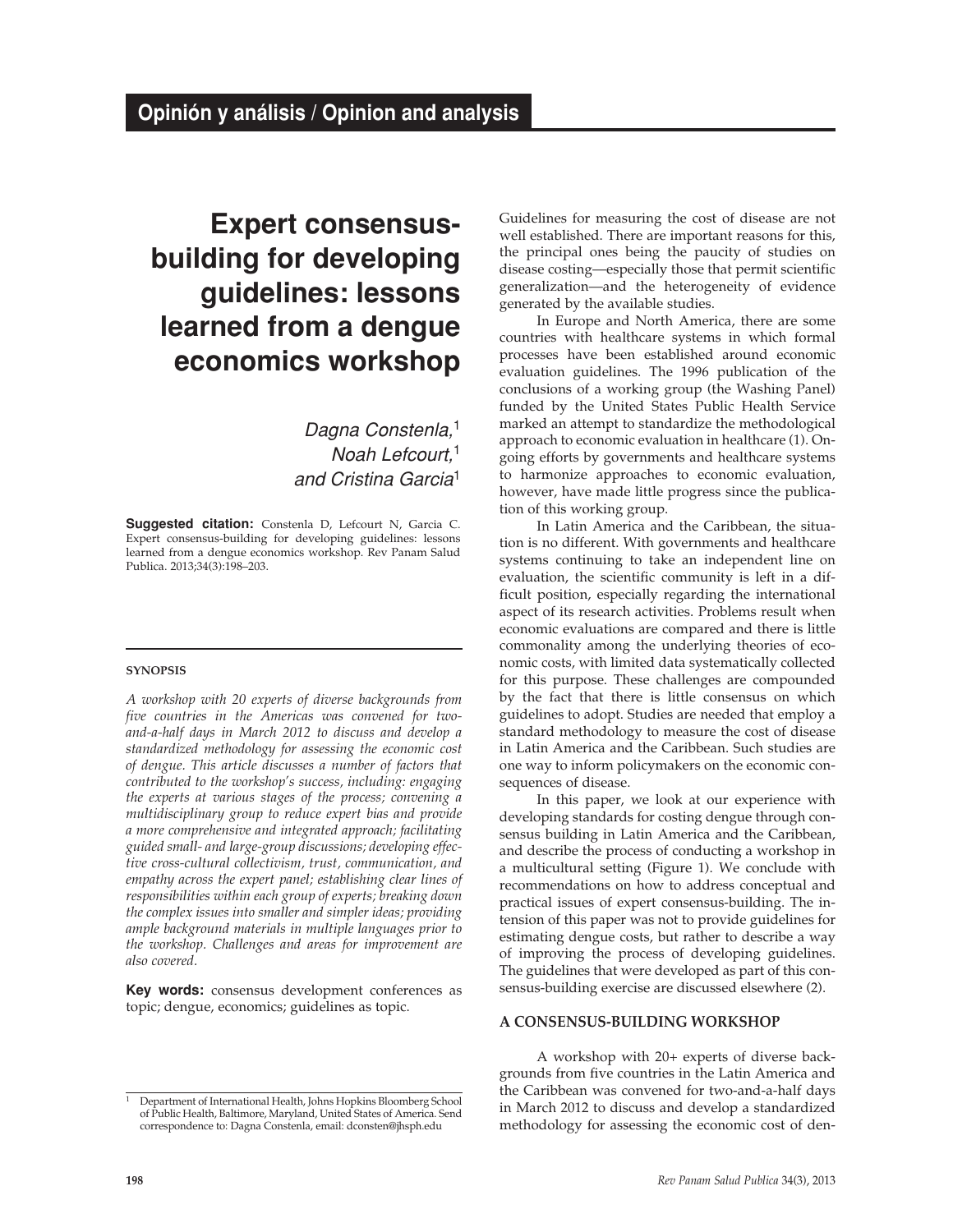

**FIGURE 1. Proposed multi-step approach to developing costing guidelines for dengue, prevention and control in Latin America and the Caribbean, 2012**

gue. The approach was to acquaint the workshop participants with existing dengue-costing methodologies prior to the workshop; to have each expert share the methodology they were currently using; to compare and contrast the methodologies; to prepare strategic options for harmonizing differences among the methodologies; and to produce a set of dengue-costing guidelines for Latin America and the Caribbean. The workshop combined self-supported material, small group discussion, and large group discussions to achieve its objective.

#### **Expert panel**

The panel was composed of the following: (i) experts from multidisciplinary backgrounds (health economists, epidemiologists, clinicians, dengue experts, program managers, and policymakers); (ii) experts representing low- and middle-income dengue-endemic countries in Latin America and the Caribbean; and (iii) experts affiliated with various institutions (universities, ministries of health, and private organizations). This multidisciplinary group helped to ensure adequate discussion of the evidence when building consensus around costing guidelines. The main challenge was to find a multidisciplinary group that would represent various countries, methodologies, and expertise.

#### **Pre-workshop materials**

While the structure of the workshop would be new to most of its participants, the content was drawn from existing sources and adapted to the specific needs of the workshop. This required the writing of linking material and the development of some new background material, including a literature review and analysis of expert survey responses.

**Literature review.** A literature review was conducted to provide a critical overview of the issues related to dengue economics research and to form a background with which to address the question of cost analysis of dengue in the Latin America and Caribbean context. To achieve these goals, several objectives were set: (i) to summarize what is known about the cost of dengue; (ii) to identify appropriate methods used to assess the costs of dengue; and (iii) to identify and recognize gaps in and pitfalls of previously published research in this area.

A total of 28 papers were identified during the search. The studies reviewed indicated great variation in cost estimates for dengue within and across countries due to differences in dengue classification, definition of cost categories, sampling, data sources, discount rates, different health care financing systems, delivery systems, and conversion into U.S. dollar values. Findings of the literature were not of sufficient quantity and quality. The current evidence suggests that the cost of dengue is substantial due to cost of hospital care and lost earnings. Notwithstanding these shortcomings, we found a relatively strong mix of methodologies, evenly spread across the two geographic areas. Further information about the literature review is discussed elsewhere (3).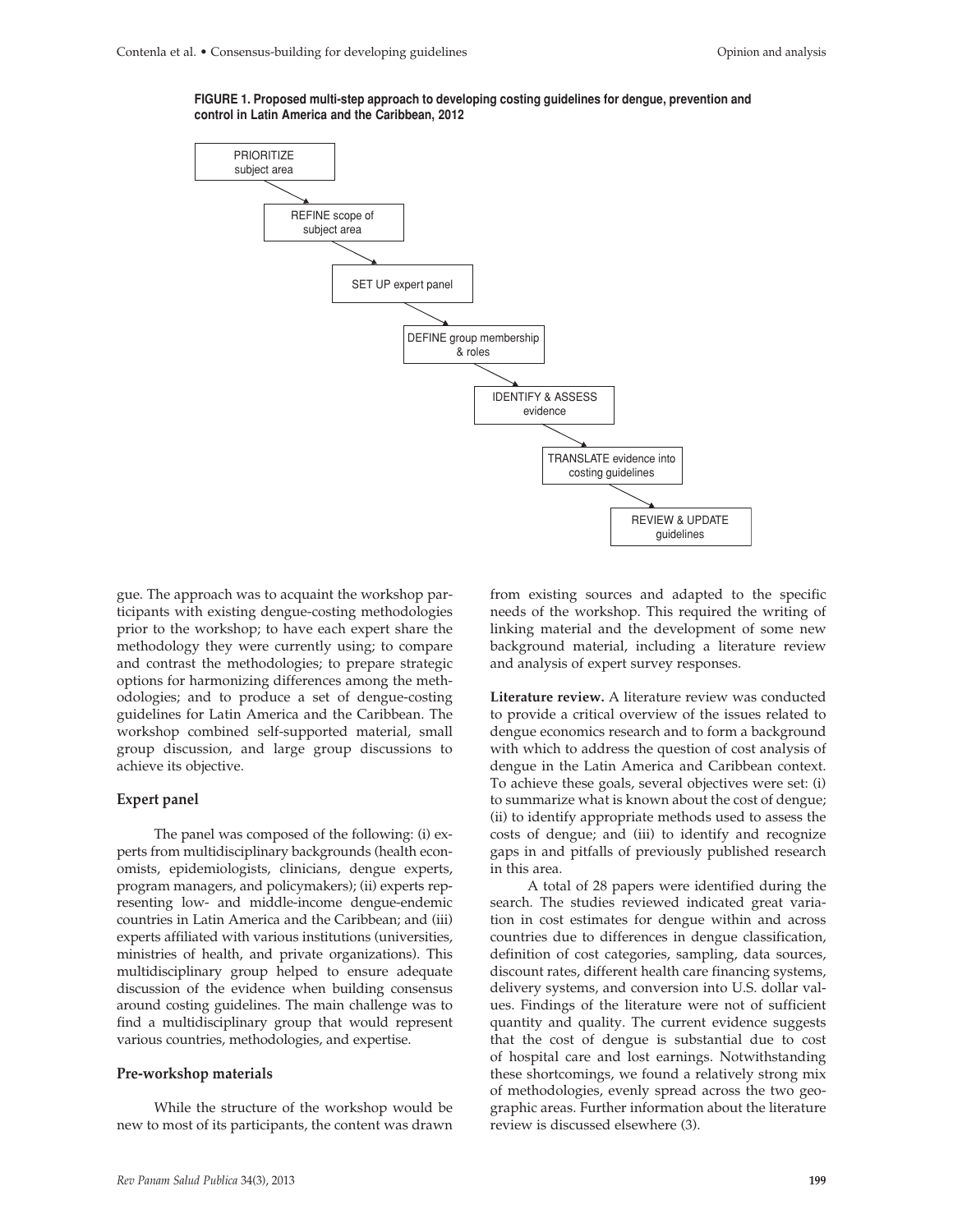**Expert survey.** In addition to the literature review, a survey was sent to the experts prior to the workshop to collect information that would be important to the workshop's focus and discussion. The survey was designed to identify areas in a cost of dengue analysis considered "high priority" by workshop participants; to identify gaps between cost of dengue methodology and practice; and to assist in determining the agenda and small group exercises.

A total of 17 questions listing specific areas of cost evaluation were included and experts were asked to rate each as "a very high priority," "somewhat of a priority," "a low priority," or "not a priority at all." Several categories of cost of dengue studies were addressed including: cost analysis economic concepts and/or issues; criteria for defining scope of a cost analysis of dengue; measures/indicators for dengue costing; age groups for dengue costing; sources of information; cost components for dengue costing; cost components for costing a dengue outbreak; economic approaches for costing dengue. The focus of the expert survey was specifically on methodological areas where there is little development or agreement. The criteria used to assess overall agreement on priority ranking were: High agreement:  $\geq 10$  checks per box; Moderate agreement: 7–9 checks per box; and Low agreement:  $\leq 6$  checks per box. A total of 14 experts responded to the survey—11 health economists and three epidemiologists.

**Handbook.** This information and the evidence generated from the literature review were used to develop a pre-workshop handbook that included questions for the experts to address during small group discussions/ exercises, excerpts on the scope of work, findings of the literature review (3), an assessment of the expert survey responses (2), and an analysis of current country guidelines (2). This handbook, available in English, Portuguese, and Spanish, was distributed to the experts several weeks prior to the workshop to get them acquainted with the workshop materials and desired outcomes. The expert panel was asked to review the information and provide feedback on the handbook prior to the workshop. A revised handbook was produced based on expert feedback; it was distributed on the first day of the workshop.

## **Languages**

The expert groups were divided by language primarily to avoid issues of translation during small group discussions. The primary language during the workshop was Spanish since it was the language most commonly spoken among the selected experts; English and Portuguese were used as secondary languages.

In addition, participants had the option of wearing a headset to listen to United Nations-certified interpreters who provided simultaneous translation in three languages.

## **Schedule**

In order to allow fruitful discussion of the methodology, a timetable was set not to exceed 8 hours of discussion per day with suitable breaks. To avoid interruptions and distractions and for easy access, the workshop was not held at any of the participants' normal workplace.

## **Workshop proceedings**

The workshop was divided into eight sessions. The objective of Day 1 was to frame the issues relevant to estimating the costs of dengue. The workshop opened with introductions and an overview of dengue, which included a discussion of the epidemiology of dengue and current vector-control strategies. This was followed by a discussion on the types of economic evaluations with a focus on cost analysis and, more specifically, reasons for estimating costs of dengue, uses of these costs, and challenges faced when costing dengue, an overview of current dengue economics research, and an assessment of the quality of the current evidence, followed by a group discussion.

The objective of Day 2 was to find an optimal (acceptable) compromise on various components of a cost analysis through a series of group discussions. The results of the pre-workshop expert survey designed to identify areas in a cost of dengue analysis considered to be of high priority by workshop participants were presented. This was followed by a session where country experts had an opportunity to share their experiences in designing dengue economic research. For the remainder of the day, workshop participants were divided in four teams to discuss specific methodological issues of the various phases of a cost analysis: planning phase, data collection phase, and analysis and presentation phase. At the end of each group discussion workshop participants came together to discuss issues raised, reach agreement on the various study components, and propose steps to address the remaining issues and uncertainties in the methodology. Each team was asked to work independently through a series of small group exercises that helped to establish quality standards for the conduct of cost analysis.

During the third and final day of the workshop, experts began drafting the guidelines and identified the general steps that were needed to develop the regional guidelines. The first half of the day was spent discussing how to communicate results from a cost analysis of dengue. The latter part of the day was spent putting the guidelines together. A *Regional Steering Committee on Estimating Costs of Dengue* was proposed during the day to address the issue of the guidelines continually evolving with future applications and studies.

Participants worked in groups of four or more, facilitated by the organizing technical staff. There were four groups: Group 1 (English only); Groups 2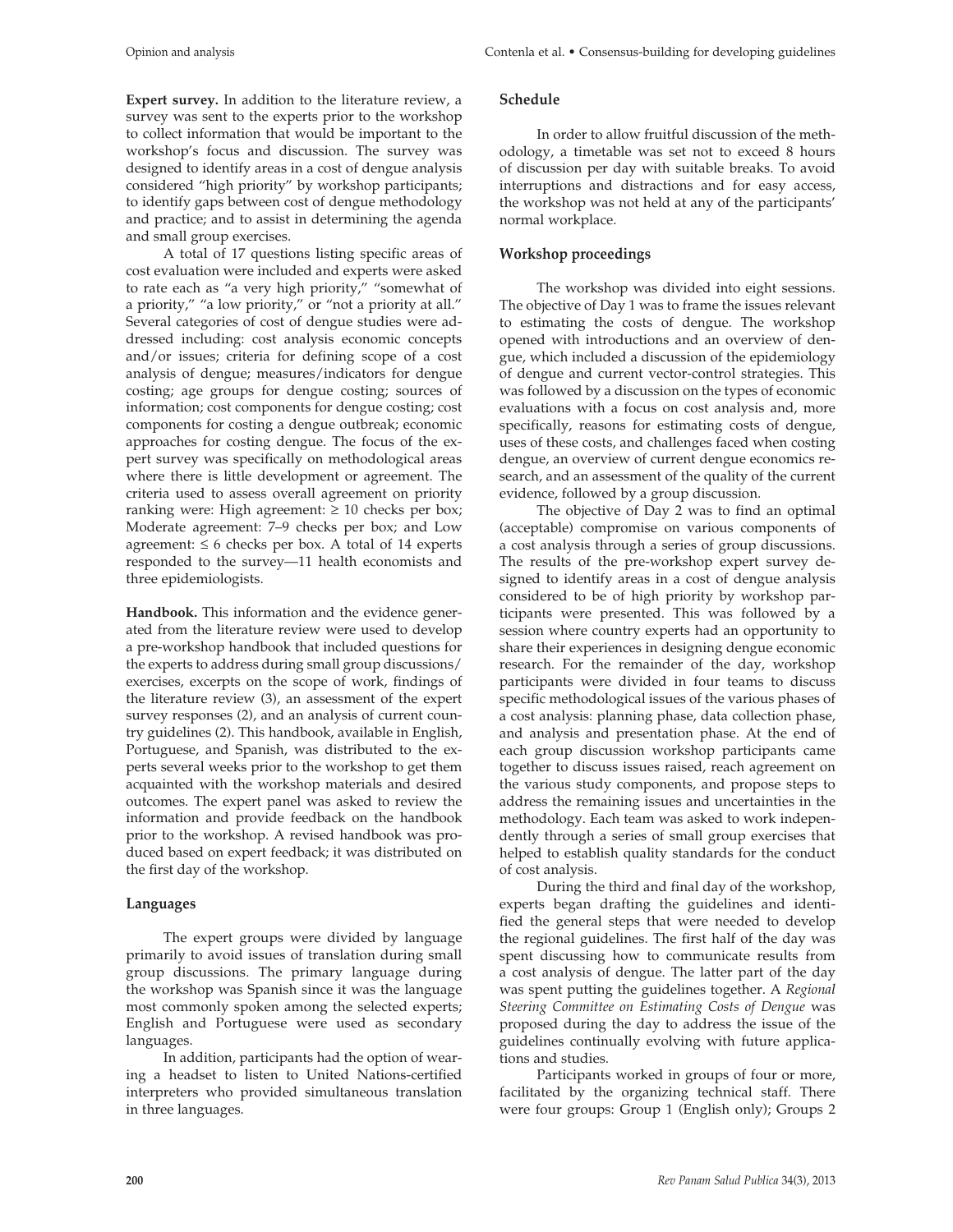and 3 (Spanish only); Group 4 (Portuguese only). Each group was assigned a small group exercise packet (included in the handbook) corresponding to specific topics from each subject area, and was asked to work independently through a series of small group exercises that would help to establish quality standards for conducting cost studies. Each small group exercise was divided into four methodological areas related that had been identified from the literature review and expert survey: study design; data components and data collection; analysis and presentation of results; and dissemination of cost information. The exercises helped guide the small group discussions toward a common theme that was later debated in the larger group discussions. The small group exercises are described elsewhere (2).

The larger group discussed issues raised during the breakouts in order to reach agreement on the various study components and to propose steps that would need to be taken for costing dengue in specific situations. A summary of a new standard methodology was then prepared. Workshop participants then reviewed the draft guidelines and made any additional recommendations.

 The end product generated from this workshop, a set of costing guidelines, was the result of a collaborative effort, drawing on the direct input of international experts attending the workshop. The combined experience of the international experts was imperative. Further information about the costing guidelines is available elsewhere (2).

#### **LESSONS LEARNED: AREAS FOR IMPROVEMENT**

#### **Consensus building**

Using a combination of self-supported materials and small and large group discussions, the expert panel reached consensus on a number of conceptual issues relevant to costing dengue and developing dengue-costing guidelines. After the experts had a chance to work in their groups, there were large groups to help with consensus building. The success of these large groups depended greatly on the strength of the questions being asked, and the ability of experts to reach agreement on the various issues. For some questions, the experts arrived quickly at a consensus. The response to some of the questions, however, was not as straightforward, and it took longer for the experts to agree on specific methodological areas. This led to some confusion and delay in the process of gaining consensus, in part caused by what some experts pointed out were translation errors.

Another deterrent was the length of the small group exercise and the number of questions per exercise. Due to the complexity of the issues discussed and the choice of wording for some of the questions, there were delays in reaching consensus in a number of areas. Many of the experts felt that too much time was

spent discussing specific methodological areas, which caused some groups to skim over questions they did not understand or on which they did not agree.

#### **Pre-workshop materials**

Several documents were included in the preworkshop handbook. These included: a synopsis of each country's experience with existing costing studies, including design and implementation plans; an overview of the findings of the literature review that considered peer-reviewed studies on the economics of dengue and dengue prevention and control strategies; available guidelines on costing; the results of the expert survey; and the small group exercises.

One area for potential improvement is the expert survey. Its results were not always as clear as we hoped, possibly due to the lack of an ordered ranking system. Most of the areas of costing dengue were listed as "very high priority." While the experts may have truly felt all of the areas where of great importance, in order to better guide the discussion, more emphasis should be put on developing an ordered ranking system to better establish priorities.

There are many other factors that may have influenced the experts' responses to the survey, including translation issues, length of the survey, cultural differences, and knowledge of the subject area. The survey was translated from English into Spanish and Portuguese, which may have changed the meaning of some of the statements that the experts were evaluating. Unfortunately, delays in developing the survey, and later translating it, did not allow time for a more thorough review of the translated versions. Subsequently, the survey was distributed later than expected. While the experts did have time to review the survey and answer the questions, additional time would have improved the outcome of the survey responses. Finally, the experts' knowledge of the subject may have had a large impact on the survey responses. The same survey was used for all participants; therefore the epidemiologists answered questions about economics, a topic with which they may not have been familiar, and vice versa.

#### **Country vs. regional context**

Another difficulty arose when experts had trouble thinking outside of their country context. The overriding goal of the guidelines was to increase comparability by standardizing dengue costing across countries. Without thinking of the geographic area as a whole, the experts tended to make recommendations that were relevant only to their own country. This may be because many of the issues discussed were felt to be specific to their country. This made it harder to generalize and to think in terms of Latin America and the Caribbean as a whole. In order to assist the experts in thinking about the area as a whole, in the future they could be asked to answer questions from the perspec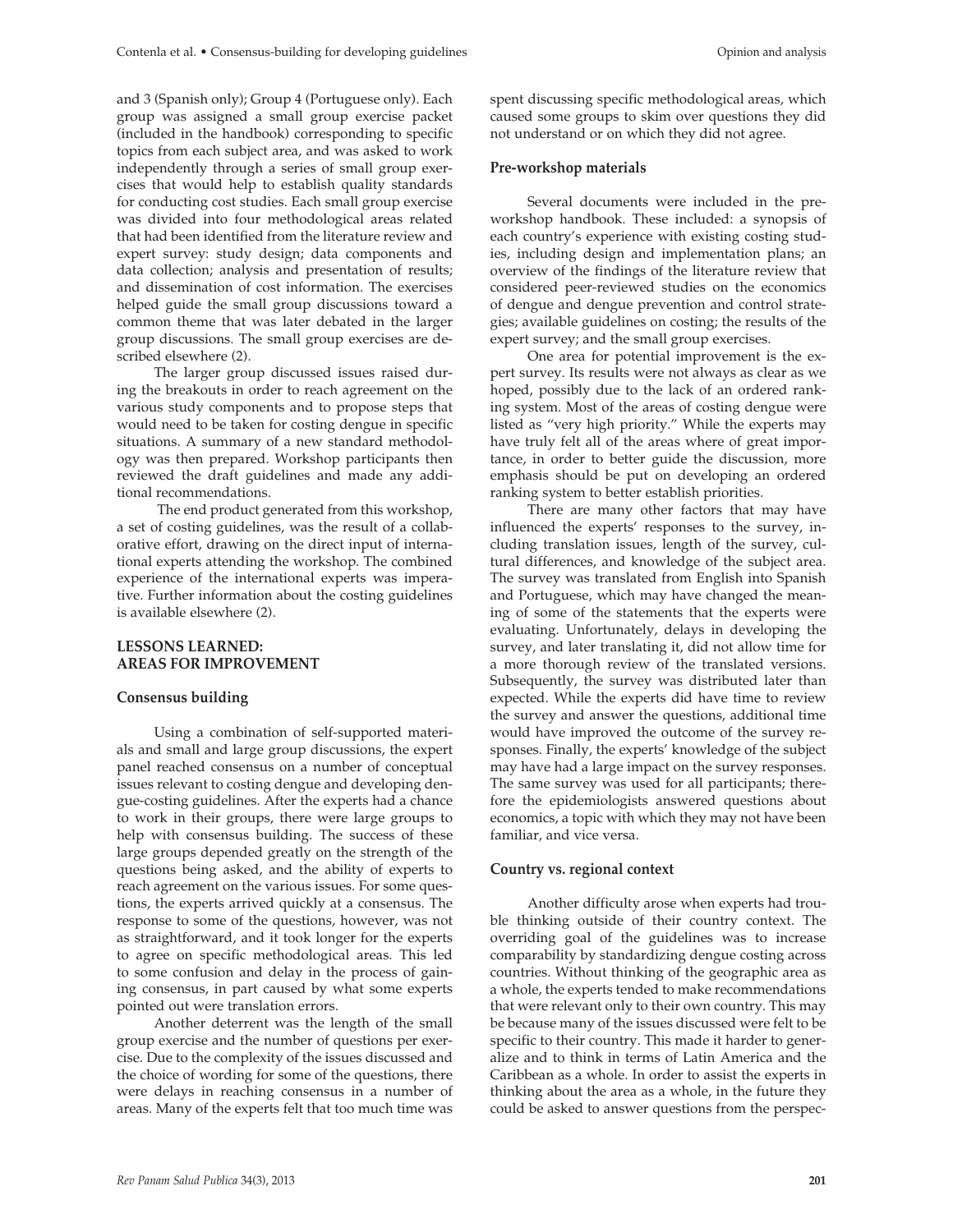tive of a country other than their own. This may help the participants to be more open and apt to think in terms of the entire geographic area.

## **Language and logistics**

The logistics of the workshop were somewhat complicated by equipment malfunctioning and the location of the interpreters, which resulted in occasional obstruction of the conversation. Some participants heard the echo of the interpreters over the speaker.

The quality of the actual simultaneous interpretation was another issue. Presenters tended to speak quickly and the interpreters were not fully comfortable with the technical language, leading to frequent pauses and skipping of critical information. Although we shared all workshop materials ahead of time to allow the translators to review them, last minute changes to the materials, particularly the slide presentations, meant that the interpreters had to lean out of their audio boxes to read from the slides. Additionally, the insufficient use of microphones during the large group discussions made proper simultaneous translation challenging at those times. Despite these challenges, simultaneous interpretation of the workshop was overall good, helping those not fluent in the official language to listen to and contribute to group discussions.

## **Balanced expertise**

Another challenge was the underrepresentation of some areas of expertise. Initially, the experts were grouped by language to help facilitate small group discussions. Unfortunately this created an imbalance of expertise, with some groups being represented solely by epidemiologists, and others, by economists. Ideally, it would have been more effective to have an even split in expertise, with at least one area expert in each group. This would have allowed for all problems to be analyzed from multiple perspectives. To get a better balance of expertise, the small groups were rebalanced on the third day. While this was successful, it presented certain challenges (i.e., group members not being familiar with their new group's exercise questions). It is important to consider an equitable representation of expertise to ensure that problems are tackled from multiple perspectives.

A related issue was the concentration of the countries around a basic expertise area, which may have marked the direction of the workshop discussion. In the case of Brazil, the epidemiologists heavily influenced discussion. Colombia had a fairly balanced representation of public health experts and economists. Similarly, Mexico had a good representation of public health experts, health care managers, and policy experts with some health economics background. However, two of the countries were not as well represented: both Panama and Jamaica had only one public health expert with a background in epidemiology who attended the workshop.

## **LESSONS LEARNED: AREAS OF SUCCESS**

Key to the workshop's success was the preworkshop materials, which included: a synopsis of each country's experience with existing costing studies, including design and implementation plans; a review of the literature, including a discussion of the similarities and differences between the costing methodologies; an assessment of existing, publicly available guidelines; and a survey to be completed by each expert in order to identify areas of relevant and highpriority economics research among all participants.

Regarding the size of the expert panel, having 20+ experts in attendance ensured adequate discussion of the evidence (or lack thereof) and guarded against individual biases. Too few experts might have limited adequate discussion and too many would have made group dynamics and effectiveness difficult. When faced with the challenge of trading off full representation against the requirement of having a functional group, we felt that we obtained an optimal group size.

Other factors that contributed to its success were: involving experts at the various stages of the consensus building exercise; convening a multidisciplinary group of experts to reduce expert bias and provide a more comprehensive and integrated approach to developing costing guidelines; organizing small and large group discussions to allow for fruitful discussions; developing effective cross-cultural collectivism, trust, communication, and empathy across the expert panel; establishing clear lines of responsibilities within each group of experts; breaking down the complex issues into smaller, simpler ideas; convening various groups of experts involved in previous, ongoing, or future cost of dengue studies and building up a network of researchers with common interests; providing ample background materials to the expert panel several weeks prior to the workshop; and, making all background materials available in all relevant languages.

# **RECOMMENDATIONS**

Among the lessons learned was how important it is to state clearly, from the start, what the objectives and scope of the workshop will be. It is also important to encourage experts to think about the geographic area as a whole, to ensure everyone understands the benefits of collaboration, to develop effective crosscultural collectivism, to establish clear lines of responsibilities within each group of experts, to break down the complex issues into simpler ideas, and to ensure that each area of expertise is represented in each small group.

Other lessons learned were related to the simple fact that the discussion among the expert panel had to be simultaneously translated into two other languages, and all the materials likewise had to be prepared in three languages. Though it is quite common